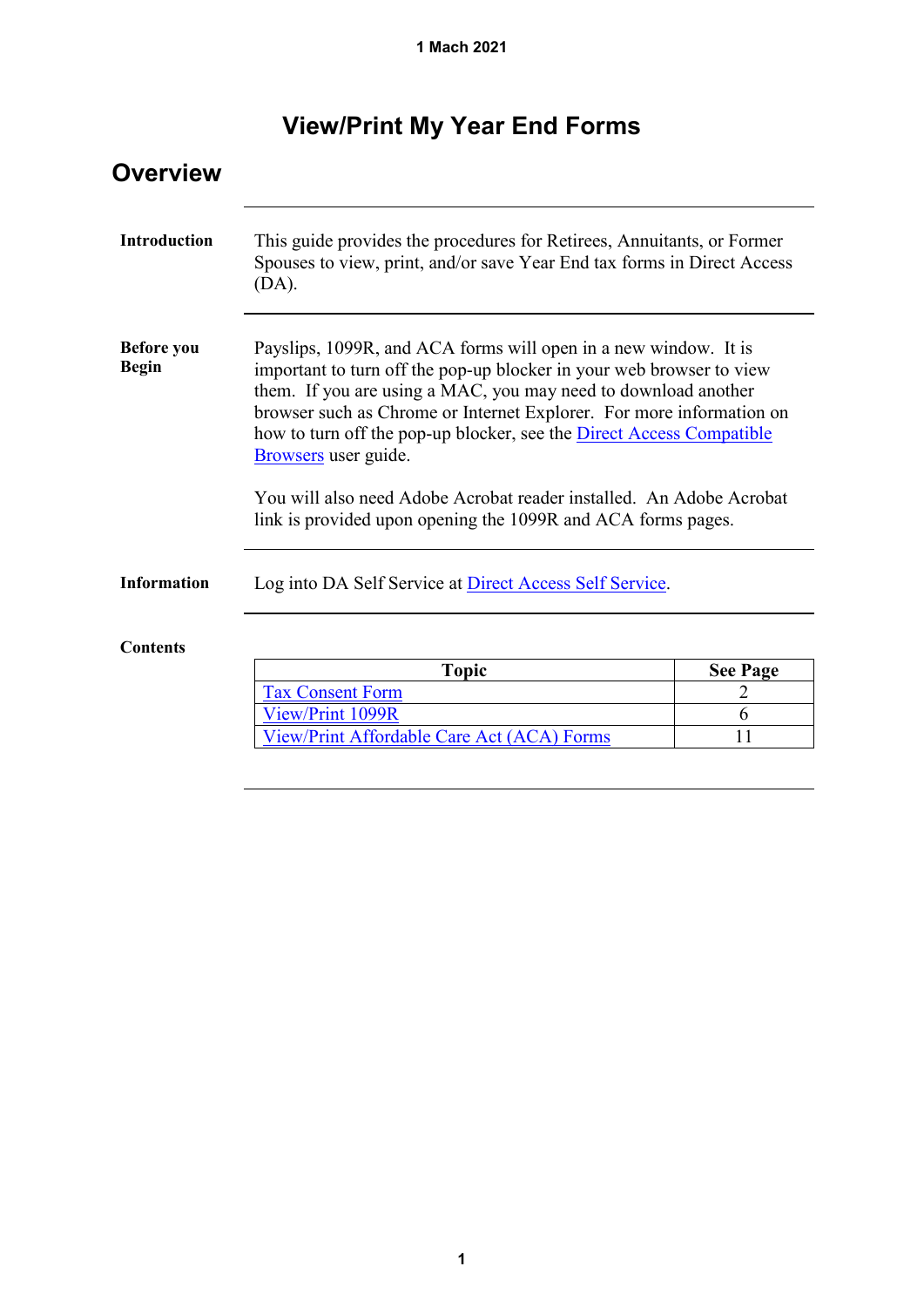### <span id="page-1-0"></span>**Tax Consent Form**

**Introduction** This section provides Retirees, Annuitants, and Former Spouses the procedures for consenting to receive electronic tax documents in Direct Access.

**Procedures** See below.

| <b>Step</b> | <b>Action</b>                                                                                                                                                                                                                                                                                                                                                                                 |                                                                                                                                                                                       |  |  |  |  |  |  |
|-------------|-----------------------------------------------------------------------------------------------------------------------------------------------------------------------------------------------------------------------------------------------------------------------------------------------------------------------------------------------------------------------------------------------|---------------------------------------------------------------------------------------------------------------------------------------------------------------------------------------|--|--|--|--|--|--|
| 1           | Select View/Print My Year End Forms or View/Print ACA Forms (both will                                                                                                                                                                                                                                                                                                                        |                                                                                                                                                                                       |  |  |  |  |  |  |
|             | take you to the Tax Documents page).                                                                                                                                                                                                                                                                                                                                                          |                                                                                                                                                                                       |  |  |  |  |  |  |
|             | <b>Note:</b> Some Retirees may have more than one user access; in which case, you will<br>need to select the Self Service tab to view the Self Service menu.                                                                                                                                                                                                                                  |                                                                                                                                                                                       |  |  |  |  |  |  |
|             | Requests <b>W</b><br>My Page<br><b>Self Service</b>                                                                                                                                                                                                                                                                                                                                           |                                                                                                                                                                                       |  |  |  |  |  |  |
|             | Welcome to Direct Access II Self Service for Retirees, Annuitants, and Former<br>Spouses. You can use Self-Service to perform the functions listed below.<br>- If you encounter problems, contact PPC at 1-866-772-8724,<br>- 2018 1099R/1095 forms: Click the "View/Print My Year End Forms"<br>link to access them. Here are instructions for updating your "electronic<br>consent status". |                                                                                                                                                                                       |  |  |  |  |  |  |
|             | pop-up blocker in your web browser to view pay slips and 1099R forms. In<br>Internet Explorer, click on Tools to access the pop-up blocker options.                                                                                                                                                                                                                                           | Please note: Pay slips and 1099R forms will open in a new window. Turn off the                                                                                                        |  |  |  |  |  |  |
|             | <b>View My Payslip</b><br>This link will take you to a list of all available<br>payslips to view and/or download.                                                                                                                                                                                                                                                                             | <b>View/Print My Year End Forms</b><br>Affirmative consent to receive only an electronic<br>copy of Year-End Tax Forms.                                                               |  |  |  |  |  |  |
|             | View My 1099R<br>This link will take you to a list of all available<br>1099R tax documents to view and/or download.                                                                                                                                                                                                                                                                           | <b>View/Change Mailing Address</b><br>View and make changes to your mailing<br>address. PPC uses the mailing address to send<br>communications, payroll, and tax documents to<br>you. |  |  |  |  |  |  |
|             | <b>View/Change My Phone Numbers</b><br>Self-service users will use this link to view, add.<br>or update their phones numbers.                                                                                                                                                                                                                                                                 |                                                                                                                                                                                       |  |  |  |  |  |  |
|             | <b>Change My Delivery Options</b><br>This link will allow you to change delivery options<br>for communications.                                                                                                                                                                                                                                                                               |                                                                                                                                                                                       |  |  |  |  |  |  |
|             | <b>View/Change My Email Address</b><br>This link will take you to view and/or change your<br>email addresses stored in the Retired Payroll<br>system.                                                                                                                                                                                                                                         | <b>Change My Password</b><br>This link will allow you to change your password<br>and set your Forgot Password security<br>question/answer.                                            |  |  |  |  |  |  |
|             | <b>View My Final Pay Beneficiary</b><br>Self-service users will use this link to view their<br><b>Final Pay Beneficiaries</b>                                                                                                                                                                                                                                                                 | Change My Federal & State Tax<br>Review or change your W-4 information.                                                                                                               |  |  |  |  |  |  |
|             | <b>View/Print ACA Forms</b><br>View/Print ACA Forms                                                                                                                                                                                                                                                                                                                                           |                                                                                                                                                                                       |  |  |  |  |  |  |
|             |                                                                                                                                                                                                                                                                                                                                                                                               |                                                                                                                                                                                       |  |  |  |  |  |  |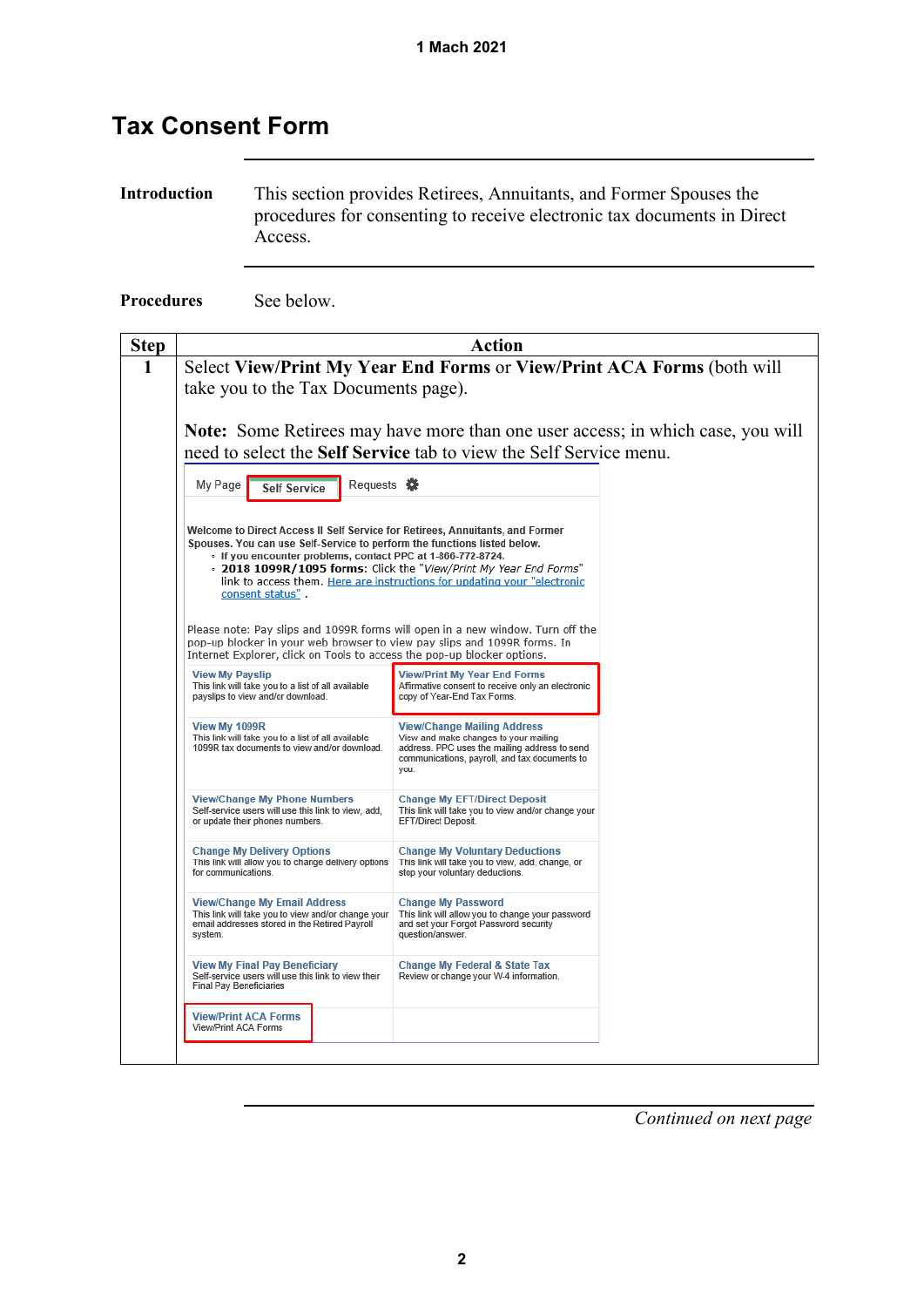### **Tax Consent Form,** Continued

#### **Procedures**,

continued

| Action                                                                                                                                                                                                                                                                                                                                                                                                                                                                                                            |  |  |  |
|-------------------------------------------------------------------------------------------------------------------------------------------------------------------------------------------------------------------------------------------------------------------------------------------------------------------------------------------------------------------------------------------------------------------------------------------------------------------------------------------------------------------|--|--|--|
| The Tax Document Consent Form will display.                                                                                                                                                                                                                                                                                                                                                                                                                                                                       |  |  |  |
| <b>Tax Document Consent Form</b>                                                                                                                                                                                                                                                                                                                                                                                                                                                                                  |  |  |  |
| <b>Malcolm Reynolds</b>                                                                                                                                                                                                                                                                                                                                                                                                                                                                                           |  |  |  |
| Submit or withdraw your consent to receive ALL electronic tax forms, including w2, w2PR, ACA 1095, 1099R, and all<br>corrected versions of these forms                                                                                                                                                                                                                                                                                                                                                            |  |  |  |
| If your current status (shown below this text box) is "Consent received", you don't need to make any changes. This<br>means your 2017 tax forms will not be mailed, you will access them online. Thank you for helping to save money by<br>reducing our printing and mailing costs.                                                                                                                                                                                                                               |  |  |  |
| If your current status is "No Consent Received" or "Consent Withdrawn" you will receive these forms by mail.                                                                                                                                                                                                                                                                                                                                                                                                      |  |  |  |
| By withdrawing your consent you indicate that wish to receive future tax forms via U.S. Postal Service mail. If this is<br>your wish it is extremely important that you keep your mailing address up-to-date in the system. Opting out of<br>receiving the forms by mail will help protect you against fraud and identity theft. These forms all contain information<br>highly sought by thieves. Keeping this data out of your mailbox will reduce the chance the information will fall into the<br>wrong hands. |  |  |  |
| Just click the box (below) where it says "Check here to indicate your consent to receive electronic tax forms" and click<br>the Submit button to update your status.                                                                                                                                                                                                                                                                                                                                              |  |  |  |
| a<br><b>Your Current Status:</b><br>Consent received.                                                                                                                                                                                                                                                                                                                                                                                                                                                             |  |  |  |
|                                                                                                                                                                                                                                                                                                                                                                                                                                                                                                                   |  |  |  |
| $\Box$ Check here to withdraw your consent to receive electronic W-2 and W-2c forms.                                                                                                                                                                                                                                                                                                                                                                                                                              |  |  |  |
| <b>View/Print 1099R</b><br><b>View/Print ACA</b>                                                                                                                                                                                                                                                                                                                                                                                                                                                                  |  |  |  |
| <b>Forms</b><br>Submit                                                                                                                                                                                                                                                                                                                                                                                                                                                                                            |  |  |  |
| <b>Return to Personal Phone Transaction</b>                                                                                                                                                                                                                                                                                                                                                                                                                                                                       |  |  |  |
|                                                                                                                                                                                                                                                                                                                                                                                                                                                                                                                   |  |  |  |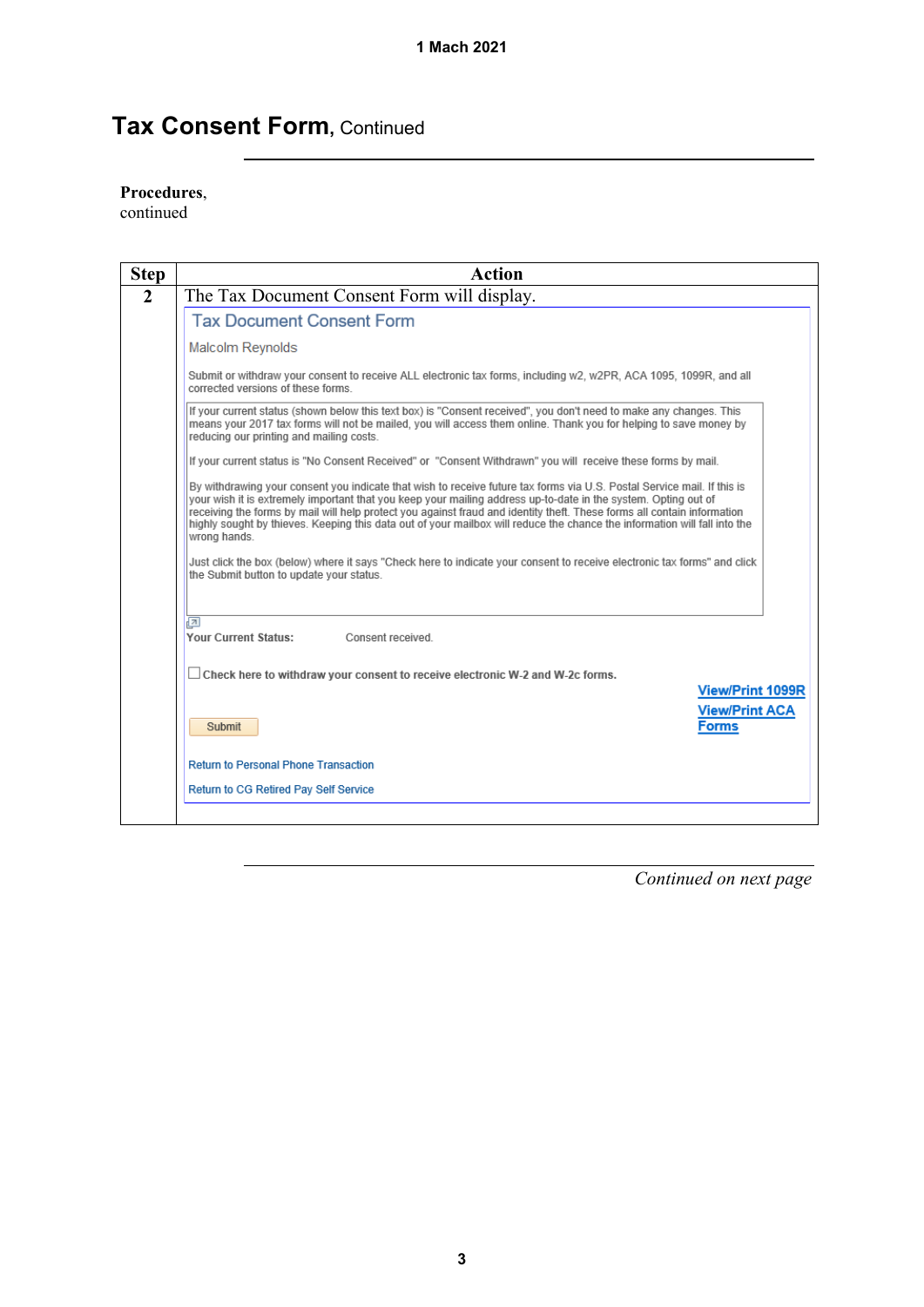## **Tax Consent Form,** Continued

#### **Procedures**,

continued

| <b>Action</b>                                                                                                                                                                                                                                                                                                                                                                                                                                                                                                     |
|-------------------------------------------------------------------------------------------------------------------------------------------------------------------------------------------------------------------------------------------------------------------------------------------------------------------------------------------------------------------------------------------------------------------------------------------------------------------------------------------------------------------|
| If Your Current Status indicates No Consent Received or Consent Withdrawn<br>and you wish to receive these forms electronically, click "Check here to indicate<br>your consent to receive electronic W-2 and W-2c forms". Click Submit.                                                                                                                                                                                                                                                                           |
| Or                                                                                                                                                                                                                                                                                                                                                                                                                                                                                                                |
| If Your Current Status indicates Consent Received and you wish to receive<br>paper copies of these forms, click "Check here to withdraw your consent to<br>receive electronic W-2 and W-2c forms". Click Submit.                                                                                                                                                                                                                                                                                                  |
| <b>Tax Document Consent Form</b>                                                                                                                                                                                                                                                                                                                                                                                                                                                                                  |
| <b>Malcolm Reynolds</b>                                                                                                                                                                                                                                                                                                                                                                                                                                                                                           |
| Submit or withdraw your consent to receive ALL electronic tax forms, including w2, w2PR, ACA 1095, 1099R, and all<br>corrected versions of these forms.                                                                                                                                                                                                                                                                                                                                                           |
| If your current status (shown below this text box) is "Consent received", you don't need to make any changes. This<br>means your 2017 tax forms will not be mailed, you will access them online. Thank you for helping to save money by<br>reducing our printing and mailing costs.                                                                                                                                                                                                                               |
| If your current status is "No Consent Received" or "Consent Withdrawn" you will receive these forms by mail.                                                                                                                                                                                                                                                                                                                                                                                                      |
| By withdrawing your consent you indicate that wish to receive future tax forms via U.S. Postal Service mail. If this is<br>your wish it is extremely important that you keep your mailing address up-to-date in the system. Opting out of<br>receiving the forms by mail will help protect you against fraud and identity theft. These forms all contain information<br>highly sought by thieves. Keeping this data out of your mailbox will reduce the chance the information will fall into the<br>wrong hands. |
| Just click the box (below) where it says "Check here to indicate your consent to receive electronic tax forms" and click<br>the Submit button to update your status.                                                                                                                                                                                                                                                                                                                                              |
|                                                                                                                                                                                                                                                                                                                                                                                                                                                                                                                   |
| a<br><b>Your Current Status:</b><br>Consent received.                                                                                                                                                                                                                                                                                                                                                                                                                                                             |
| ☑ Check here to withdraw your consent to receive electronic W-2 and W-2c forms.<br><b>View/Print 1099R</b>                                                                                                                                                                                                                                                                                                                                                                                                        |
| <b>View/Print ACA</b><br>Submit<br>Forms                                                                                                                                                                                                                                                                                                                                                                                                                                                                          |
| <b>Return to Personal Phone Transaction</b>                                                                                                                                                                                                                                                                                                                                                                                                                                                                       |
| Return to CG Retired Pay Self Service                                                                                                                                                                                                                                                                                                                                                                                                                                                                             |
|                                                                                                                                                                                                                                                                                                                                                                                                                                                                                                                   |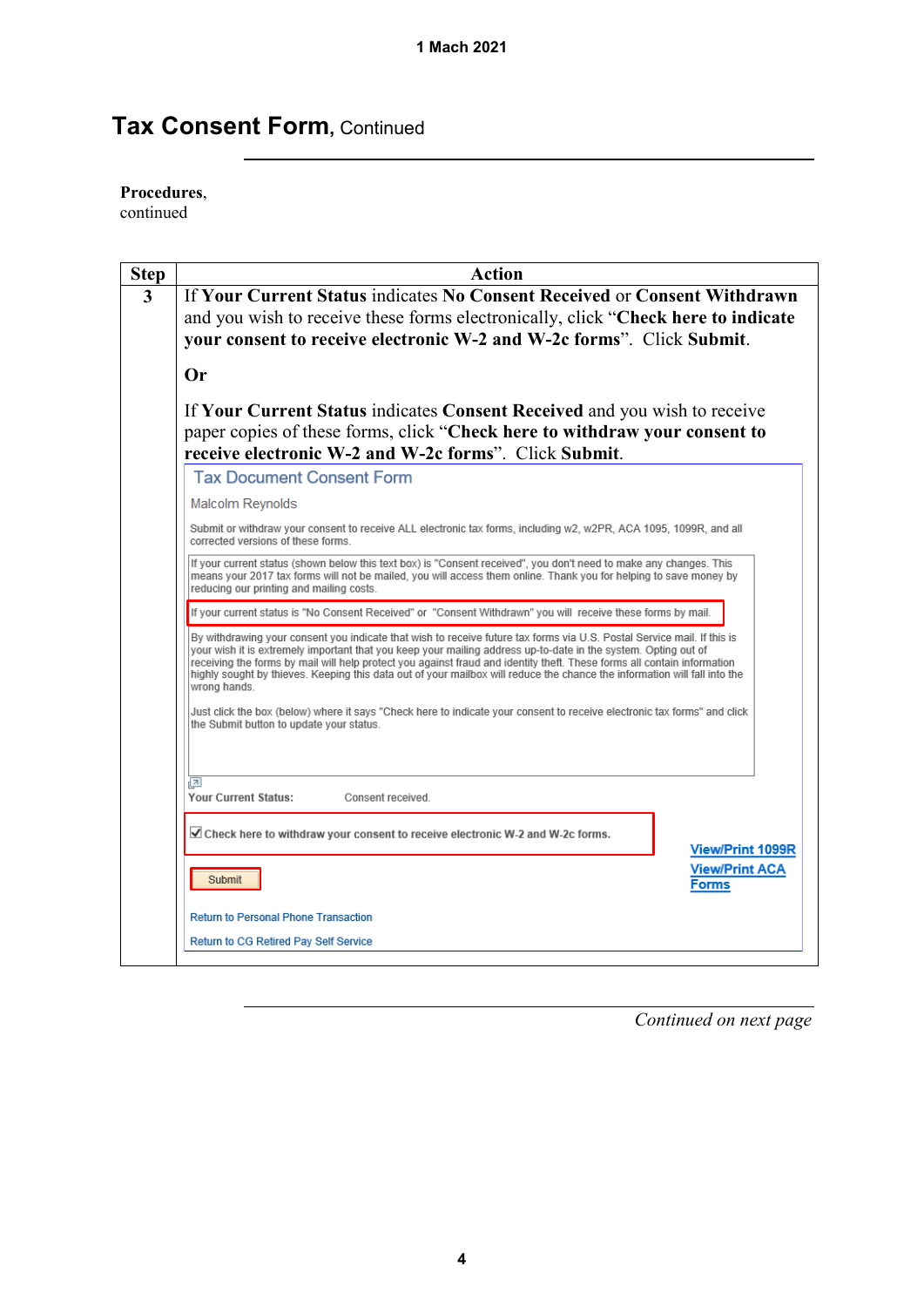### **Tax Consent Form, Continued**

#### **Procedures**,

continued

| <b>Step</b> | <b>Action</b>                                                                                                                                                                                                                                                                                                                                                                                                                                                                                                     |
|-------------|-------------------------------------------------------------------------------------------------------------------------------------------------------------------------------------------------------------------------------------------------------------------------------------------------------------------------------------------------------------------------------------------------------------------------------------------------------------------------------------------------------------------|
| 4           | If you elected to change your consent status, the Verify Identity message will                                                                                                                                                                                                                                                                                                                                                                                                                                    |
|             | display. Enter your Direct Access Password and click Continue.                                                                                                                                                                                                                                                                                                                                                                                                                                                    |
|             | <b>Verify Identity</b>                                                                                                                                                                                                                                                                                                                                                                                                                                                                                            |
|             | To protect your privacy, verify your identity by typing your password. If you are not this user, click Cancel.                                                                                                                                                                                                                                                                                                                                                                                                    |
|             | User ID: 9100000                                                                                                                                                                                                                                                                                                                                                                                                                                                                                                  |
|             | Password:                                                                                                                                                                                                                                                                                                                                                                                                                                                                                                         |
|             | Continue<br>Cancel                                                                                                                                                                                                                                                                                                                                                                                                                                                                                                |
| 5           | Your Current Status will update based on the selection made in Step 3. Click                                                                                                                                                                                                                                                                                                                                                                                                                                      |
|             | <b>Return to CG Retired Pay Self Service to return to the home page.</b>                                                                                                                                                                                                                                                                                                                                                                                                                                          |
|             | <b>Tax Document Consent Form</b>                                                                                                                                                                                                                                                                                                                                                                                                                                                                                  |
|             | Malcolm Reynolds                                                                                                                                                                                                                                                                                                                                                                                                                                                                                                  |
|             | Submit or withdraw your consent to receive ALL electronic tax forms, including w2, w2PR, ACA 1095, 1099R, and all<br>corrected versions of these forms.                                                                                                                                                                                                                                                                                                                                                           |
|             | If your current status (shown below this text box) is "Consent received", you don't need to make any changes. This<br>means your 2017 tax forms will not be mailed, you will access them online. Thank you for helping to save money by<br>reducing our printing and mailing costs.                                                                                                                                                                                                                               |
|             | If your current status is "No Consent Received" or "Consent Withdrawn" you will receive these forms by mail.                                                                                                                                                                                                                                                                                                                                                                                                      |
|             | By withdrawing your consent you indicate that wish to receive future tax forms via U.S. Postal Service mail. If this is<br>your wish it is extremely important that you keep your mailing address up-to-date in the system. Opting out of<br>receiving the forms by mail will help protect you against fraud and identity theft. These forms all contain information<br>highly sought by thieves. Keeping this data out of your mailbox will reduce the chance the information will fall into the<br>wrong hands. |
|             | Just click the box (below) where it says "Check here to indicate your consent to receive electronic tax forms" and click<br>the Submit button to update your status.                                                                                                                                                                                                                                                                                                                                              |
|             |                                                                                                                                                                                                                                                                                                                                                                                                                                                                                                                   |
|             | <b>TEST</b><br>Your Current Status:<br>Consent Withdrawn                                                                                                                                                                                                                                                                                                                                                                                                                                                          |
|             | $\Box$ Check here to withdraw your consent to receive electronic W-2 and W-2c forms.<br><b>View/Print 1099R</b>                                                                                                                                                                                                                                                                                                                                                                                                   |
|             | <b>View/Print ACA</b><br>Submit<br><b>Forms</b>                                                                                                                                                                                                                                                                                                                                                                                                                                                                   |
|             | <b>Return to Personal Phone Transaction</b>                                                                                                                                                                                                                                                                                                                                                                                                                                                                       |
|             | Return to CG Retired Pay Self Service                                                                                                                                                                                                                                                                                                                                                                                                                                                                             |
|             |                                                                                                                                                                                                                                                                                                                                                                                                                                                                                                                   |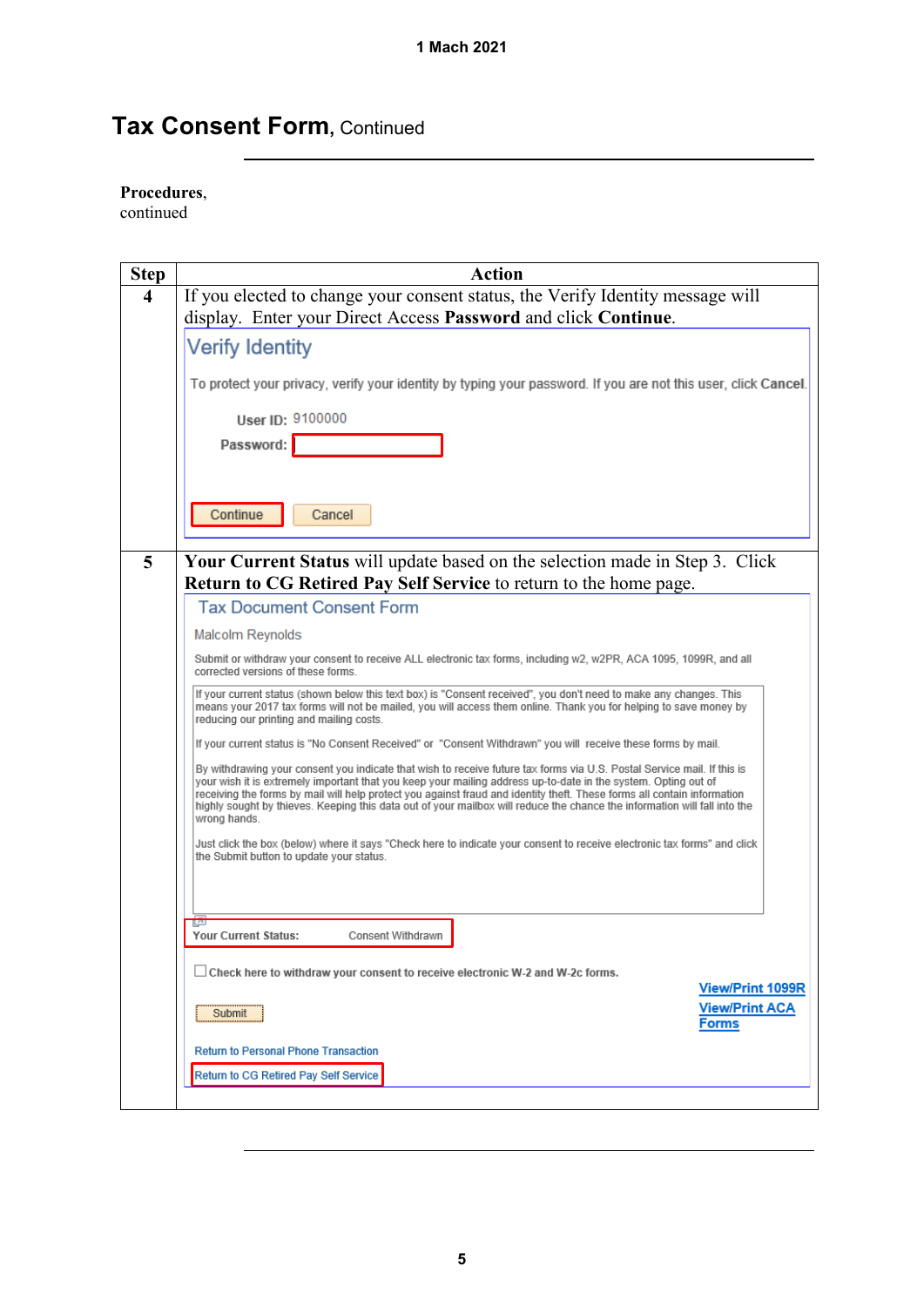### <span id="page-5-0"></span>**View/Print 1099R**

**Introduction** This section provides Retirees, Annuitants, and Former Spouses with the procedures to view, print, and/or save a 1099R in Direct Access.

**Procedures** See below.

| <b>Step</b> | Action                                                                                                                                                                                                                                       |                                                                                                                                                                                       |  |  |  |  |
|-------------|----------------------------------------------------------------------------------------------------------------------------------------------------------------------------------------------------------------------------------------------|---------------------------------------------------------------------------------------------------------------------------------------------------------------------------------------|--|--|--|--|
| 1           | There are two ways to access the 1099R forms. 1) Select View/Print My Year<br>End Forms or 2) Select View My 1099R.<br>Note: Some Retirees may have more than one user access; in which case, you will                                       |                                                                                                                                                                                       |  |  |  |  |
|             | need to select the Self Service tab to view the Self Service menu.<br>Requests <b>娄</b><br>My Page<br><b>Self Service</b>                                                                                                                    |                                                                                                                                                                                       |  |  |  |  |
|             | Welcome to Direct Access II Self Service for Retirees, Annuitants, and Former<br>Spouses. You can use Self-Service to perform the functions listed below.<br>- If you encounter problems, contact PPC at 1-866-772-8724.<br>consent status". | - 2018 1099R/1095 forms: Click the "View/Print My Year End Forms"<br>link to access them. Here are instructions for updating your "electronic                                         |  |  |  |  |
|             | Please note: Pay slips and 1099R forms will open in a new window. Turn off the<br>pop-up blocker in your web browser to view pay slips and 1099R forms. In<br>Internet Explorer, click on Tools to access the pop-up blocker options.        |                                                                                                                                                                                       |  |  |  |  |
|             | <b>View My Payslip</b><br>This link will take you to a list of all available<br>payslips to view and/or download.                                                                                                                            | <b>View/Print My Year End Forms</b><br>Affirmative consent to receive only an electronic<br>copy of Year-End Tax Forms.                                                               |  |  |  |  |
|             | View My 1099R<br>This link will take you to a list of all available<br>1099R tax documents to view and/or download.                                                                                                                          | <b>View/Change Mailing Address</b><br>View and make changes to your mailing<br>address. PPC uses the mailing address to send<br>communications, payroll, and tax documents to<br>you. |  |  |  |  |
|             | <b>View/Change My Phone Numbers</b><br>Self-service users will use this link to view, add,<br>or update their phones numbers.                                                                                                                |                                                                                                                                                                                       |  |  |  |  |
|             | <b>Change My Delivery Options</b><br>This link will allow you to change delivery options<br>for communications.                                                                                                                              |                                                                                                                                                                                       |  |  |  |  |
|             | <b>View/Change My Email Address</b><br>This link will take you to view and/or change your<br>email addresses stored in the Retired Payroll<br>system.                                                                                        |                                                                                                                                                                                       |  |  |  |  |
|             | <b>View My Final Pay Beneficiary</b><br>Self-service users will use this link to view their<br><b>Final Pay Beneficiaries</b>                                                                                                                | Change My Federal & State Tax<br>Review or change your W-4 information.                                                                                                               |  |  |  |  |
|             | <b>View/Print ACA Forms</b><br>View/Print ACA Forms                                                                                                                                                                                          |                                                                                                                                                                                       |  |  |  |  |
|             |                                                                                                                                                                                                                                              |                                                                                                                                                                                       |  |  |  |  |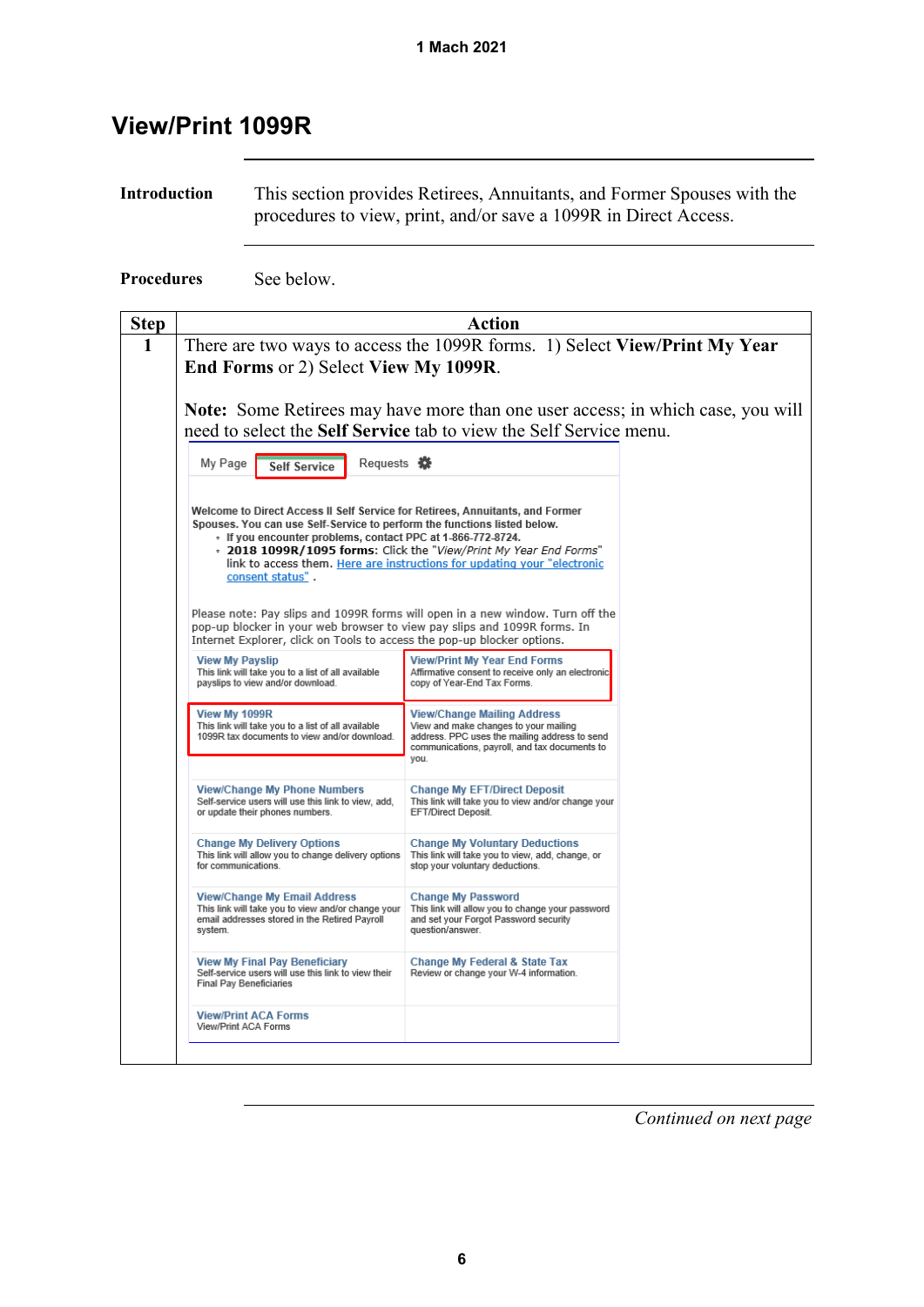#### **Procedures**,

continued

| <b>Step</b>  | <b>Action</b>                                                                                                                                                                                                                                                                                                                                                                                                                                                                                                                                                                                                                                                                             |
|--------------|-------------------------------------------------------------------------------------------------------------------------------------------------------------------------------------------------------------------------------------------------------------------------------------------------------------------------------------------------------------------------------------------------------------------------------------------------------------------------------------------------------------------------------------------------------------------------------------------------------------------------------------------------------------------------------------------|
| $\mathbf{2}$ | The Tax Document Consent Form will display. To access the 1099R forms, click<br>View/Print 1099R.                                                                                                                                                                                                                                                                                                                                                                                                                                                                                                                                                                                         |
|              | <b>Tax Document Consent Form</b>                                                                                                                                                                                                                                                                                                                                                                                                                                                                                                                                                                                                                                                          |
|              | Malcolm Reynolds                                                                                                                                                                                                                                                                                                                                                                                                                                                                                                                                                                                                                                                                          |
|              | Submit or withdraw your consent to receive ALL electronic tax forms, including w2, w2PR, ACA 1095, 1099R, and all<br>corrected versions of these forms                                                                                                                                                                                                                                                                                                                                                                                                                                                                                                                                    |
|              | If your current status (shown below this text box) is "Consent received", you don't need to make any changes. This<br>means your 2017 tax forms will not be mailed, you will access them online. Thank you for helping to save money by<br>reducing our printing and mailing costs.                                                                                                                                                                                                                                                                                                                                                                                                       |
|              | If your current status is "No Consent Received" or "Consent Withdrawn" you will receive these forms by mail.                                                                                                                                                                                                                                                                                                                                                                                                                                                                                                                                                                              |
|              | By withdrawing your consent you indicate that wish to receive future tax forms via U.S. Postal Service mail. If this is<br>your wish it is extremely important that you keep your mailing address up-to-date in the system. Opting out of<br>receiving the forms by mail will help protect you against fraud and identity theft. These forms all contain information<br>highly sought by thieves. Keeping this data out of your mailbox will reduce the chance the information will fall into the<br>wrong hands.<br>Just click the box (below) where it says "Check here to indicate your consent to receive electronic tax forms" and click<br>the Submit button to update your status. |
|              | $\sqrt{2}$<br><b>Your Current Status:</b><br>Consent Withdrawn                                                                                                                                                                                                                                                                                                                                                                                                                                                                                                                                                                                                                            |
|              | $\Box$ Check here to withdraw your consent to receive electronic W-2 and W-2c forms.<br><b>View/Print 1099R</b>                                                                                                                                                                                                                                                                                                                                                                                                                                                                                                                                                                           |
|              | <b>View/Print ACA</b><br>Submit<br><b>Forms</b>                                                                                                                                                                                                                                                                                                                                                                                                                                                                                                                                                                                                                                           |
|              | <b>Return to Personal Phone Transaction</b>                                                                                                                                                                                                                                                                                                                                                                                                                                                                                                                                                                                                                                               |
|              | Return to CG Retired Pay Self Service                                                                                                                                                                                                                                                                                                                                                                                                                                                                                                                                                                                                                                                     |
|              |                                                                                                                                                                                                                                                                                                                                                                                                                                                                                                                                                                                                                                                                                           |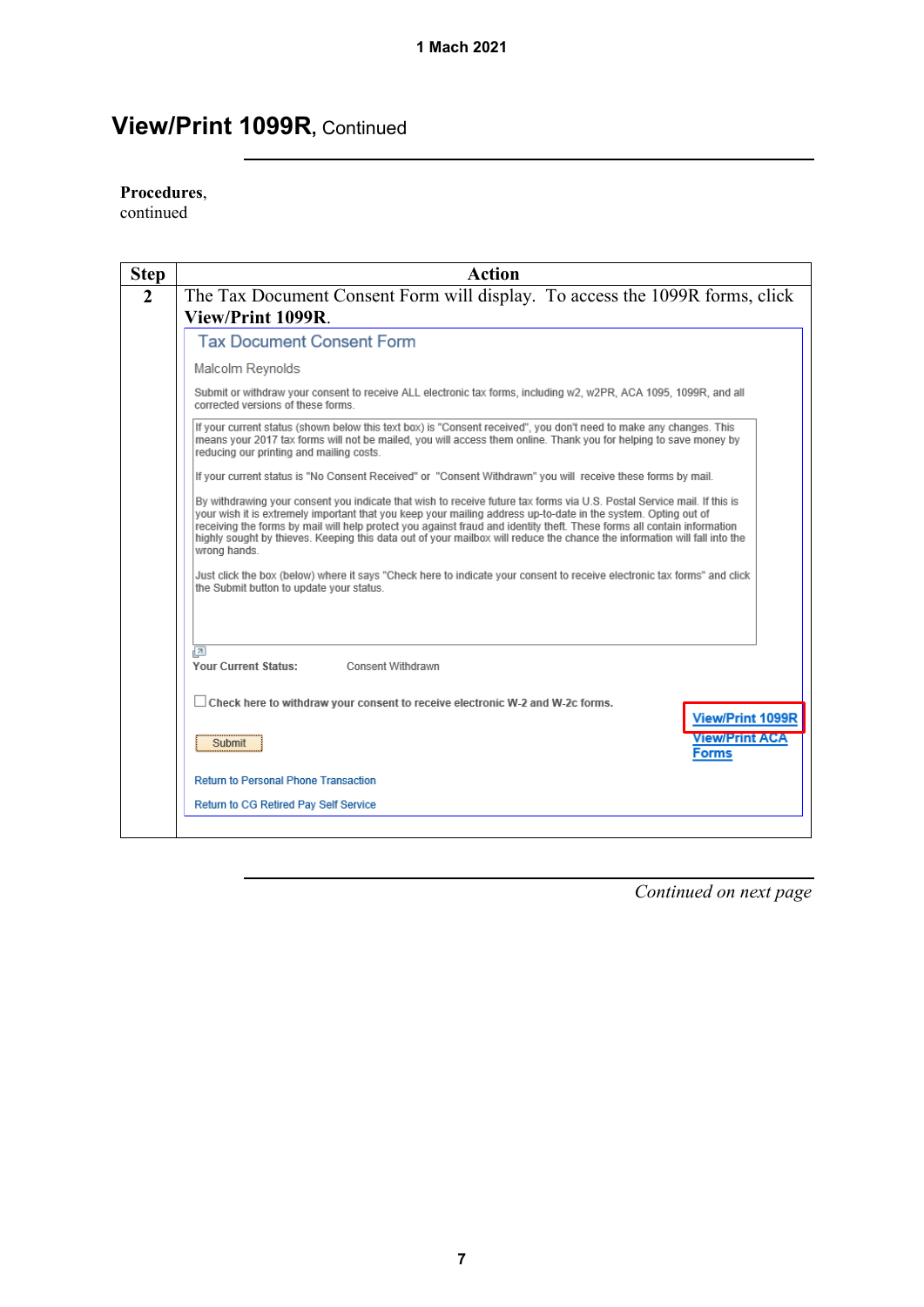#### **Procedures**,

continued

| <b>Step</b>      | <b>Action</b>                                                                                                                                                                                                                             |                                                                                                                                                                                                                                                                                                                                                                                         |           |                                                                                                                                                                                                                                                                                                                                                                                                                                                                                                       |  |  |
|------------------|-------------------------------------------------------------------------------------------------------------------------------------------------------------------------------------------------------------------------------------------|-----------------------------------------------------------------------------------------------------------------------------------------------------------------------------------------------------------------------------------------------------------------------------------------------------------------------------------------------------------------------------------------|-----------|-------------------------------------------------------------------------------------------------------------------------------------------------------------------------------------------------------------------------------------------------------------------------------------------------------------------------------------------------------------------------------------------------------------------------------------------------------------------------------------------------------|--|--|
| $\mathbf{3}$     | A list of the available 1099Rs will display. Click on the year for the 1099R you<br>wish to view/print.                                                                                                                                   |                                                                                                                                                                                                                                                                                                                                                                                         |           |                                                                                                                                                                                                                                                                                                                                                                                                                                                                                                       |  |  |
|                  | <b>Note:</b> You will need Adobe Reader to view the 1099R. If you do not currently<br>have Adobe Reader, you will need to download it by clicking on the Get Adobe<br>Reader link and follow the instructions provided by Adobe.          |                                                                                                                                                                                                                                                                                                                                                                                         |           |                                                                                                                                                                                                                                                                                                                                                                                                                                                                                                       |  |  |
|                  | view the 1099R.                                                                                                                                                                                                                           |                                                                                                                                                                                                                                                                                                                                                                                         |           | <b>Remember:</b> You will need to turn off pop-up blockers in your web browser to                                                                                                                                                                                                                                                                                                                                                                                                                     |  |  |
|                  | View My 1099Rs<br>Malcolm Reynolds                                                                                                                                                                                                        |                                                                                                                                                                                                                                                                                                                                                                                         |           | Get<br><b>ADOBE' READER'</b>                                                                                                                                                                                                                                                                                                                                                                                                                                                                          |  |  |
|                  |                                                                                                                                                                                                                                           |                                                                                                                                                                                                                                                                                                                                                                                         |           | 上回                                                                                                                                                                                                                                                                                                                                                                                                                                                                                                    |  |  |
|                  | 1099R by Year                                                                                                                                                                                                                             | Pay Group                                                                                                                                                                                                                                                                                                                                                                               | Form Type |                                                                                                                                                                                                                                                                                                                                                                                                                                                                                                       |  |  |
|                  | 2018                                                                                                                                                                                                                                      | <b>RETIREE</b>                                                                                                                                                                                                                                                                                                                                                                          |           | Printed at Year End                                                                                                                                                                                                                                                                                                                                                                                                                                                                                   |  |  |
|                  | 2017                                                                                                                                                                                                                                      | <b>RETIREE</b>                                                                                                                                                                                                                                                                                                                                                                          |           | Printed at Year End                                                                                                                                                                                                                                                                                                                                                                                                                                                                                   |  |  |
|                  | 2016                                                                                                                                                                                                                                      | <b>RETIREE</b>                                                                                                                                                                                                                                                                                                                                                                          |           | Printed at Year End                                                                                                                                                                                                                                                                                                                                                                                                                                                                                   |  |  |
|                  | 2015                                                                                                                                                                                                                                      | <b>RETIREE</b>                                                                                                                                                                                                                                                                                                                                                                          |           | Printed at Year End                                                                                                                                                                                                                                                                                                                                                                                                                                                                                   |  |  |
| $\boldsymbol{4}$ | Has your mailing address changed? If so, please update your address via View/Change My Address. Otherwise, 1099Rs,<br>year-end Payslips, and other administrative material from PPC Topeka (RAS) will continue to go to your old address. |                                                                                                                                                                                                                                                                                                                                                                                         |           |                                                                                                                                                                                                                                                                                                                                                                                                                                                                                                       |  |  |
|                  | The selected 1099R will open in a new tab.<br><b>MALCOLM REYNOLDS</b><br>1234 Skyline Drive<br>Metropolis, NY 13131<br><b>IMPORTANT TAX DOCUMENT ENCLOSED</b>                                                                             |                                                                                                                                                                                                                                                                                                                                                                                         |           |                                                                                                                                                                                                                                                                                                                                                                                                                                                                                                       |  |  |
|                  | <b>Instructions for Recipient</b>                                                                                                                                                                                                         | This Form 1099-R reports payment of one of the following: military retired<br>pay; survivor benefit annuity; death benefit payment; or court-ordered<br>division of retired pay to a former spouse. This 1099-R does not report<br>distribution from a profit-sharing plan, IRA, or insurance contract.<br>Box 1 - Shows the total amount you received this year. For military retired. |           | Box 4. -This is the amount of Federal income tax withheld on the distribution.<br>Include this on your income tax return as tax withheld, and attach Copy B to<br>your return. If you will receive payments next year and you want to increase or<br>decrease your withholding or you want to elect not to have income tax withheld,<br>you must submit a new Form W-4 (for retirees), or Form W-4P (for all<br>annuitants and former spouse payees receiving court-ordered division of<br>property). |  |  |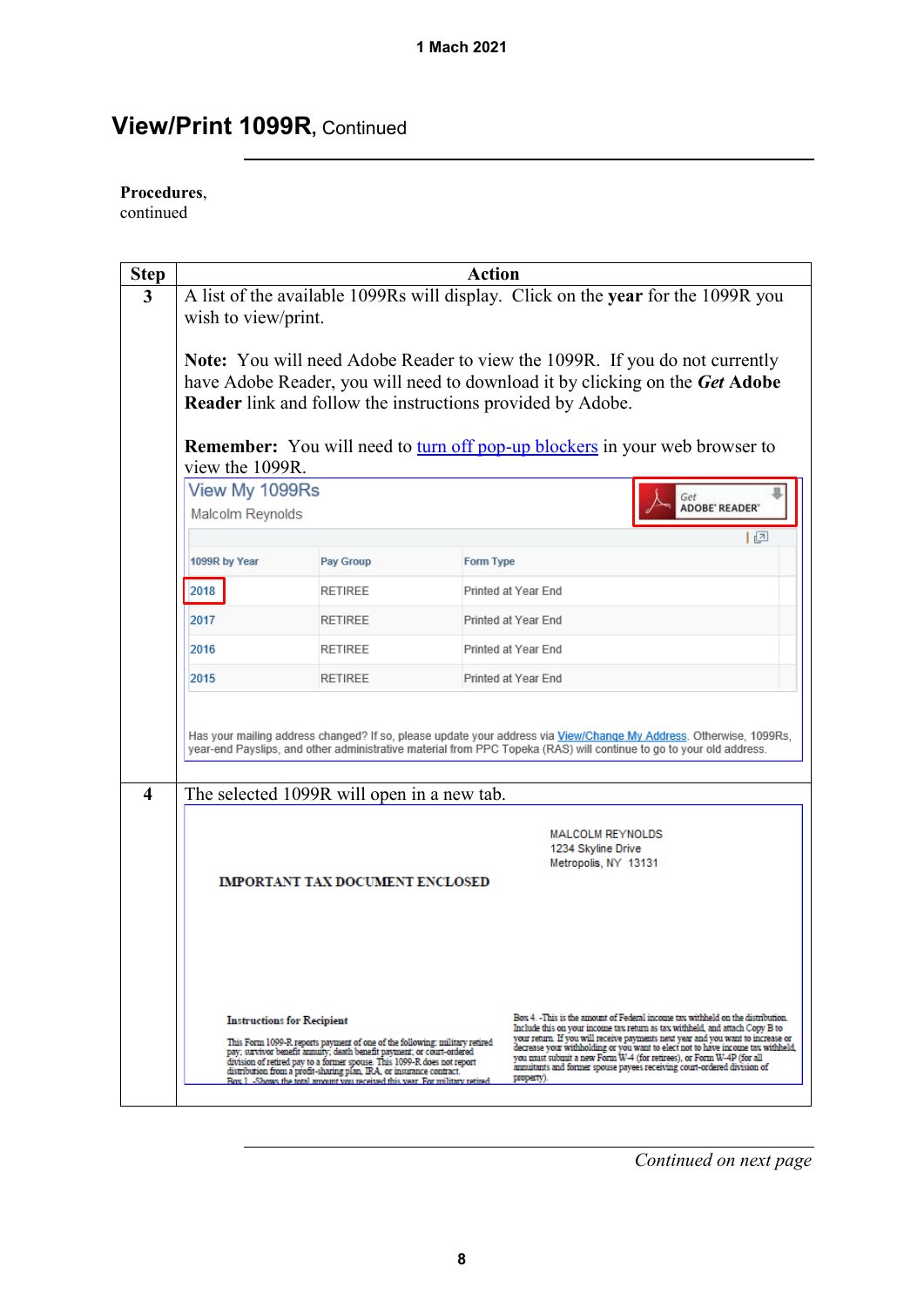#### **Procedures**,

continued

| <b>Step</b> | <b>Action</b>                                                                             |                              |  |  |
|-------------|-------------------------------------------------------------------------------------------|------------------------------|--|--|
| 5           | The 1099R may be printed and/or saved to your personal files.                             |                              |  |  |
|             | To print: Click the printer icon located on the document's tool bar.<br>⊞<br>/2<br>1<br>信 |                              |  |  |
| 6           | The printer dialog will open. Ensure the printer name is correct and click Print.         |                              |  |  |
|             | Print                                                                                     |                              |  |  |
|             | \\PPCMS-APP01\PPCMP-PDDEL01<br>Printer:<br><b>Properties</b>                              | Help $①$<br>Advanced         |  |  |
|             | $\equiv$<br>Copies: 1<br>Print in grayscale (black and white)<br>□ Save ink/toner         | $\odot$                      |  |  |
|             | <b>Pages to Print</b>                                                                     | <b>Comments &amp; Forms</b>  |  |  |
|             | $\odot$ All<br>◯ Current page                                                             | <b>Document and Markups</b>  |  |  |
|             | $1 - 2$<br>$O$ Pages                                                                      |                              |  |  |
|             | More Options                                                                              | <b>Scale: 75%</b>            |  |  |
|             | Page Sizing & Handling 1                                                                  | 8.5 x 11 Inches              |  |  |
|             | <b>Booklet</b><br>Poster<br>Multiple<br><b>Size</b>                                       |                              |  |  |
|             | $\bigcirc$ Fit                                                                            |                              |  |  |
|             | ◯ Actual size                                                                             |                              |  |  |
|             | Shrink oversized pages<br>○ Custom Scale:<br>$ 100\rangle$<br>%                           | 8159<br><b>ETALE SCIMBER</b> |  |  |
|             |                                                                                           |                              |  |  |
|             | Choose paper source by PDF page size                                                      |                              |  |  |
|             | Print on both sides of paper                                                              |                              |  |  |
|             | Orientation:<br>Auto portrait/landscape                                                   |                              |  |  |
|             | $\bigcirc$ Portrait                                                                       |                              |  |  |
|             | $\bigcirc$ Landscape                                                                      |                              |  |  |
|             |                                                                                           | $\epsilon$<br>$\,>\,$        |  |  |
|             |                                                                                           | Page 1 of 2                  |  |  |
|             | Page Setup                                                                                | Cancel<br>Print              |  |  |
|             |                                                                                           |                              |  |  |
|             |                                                                                           |                              |  |  |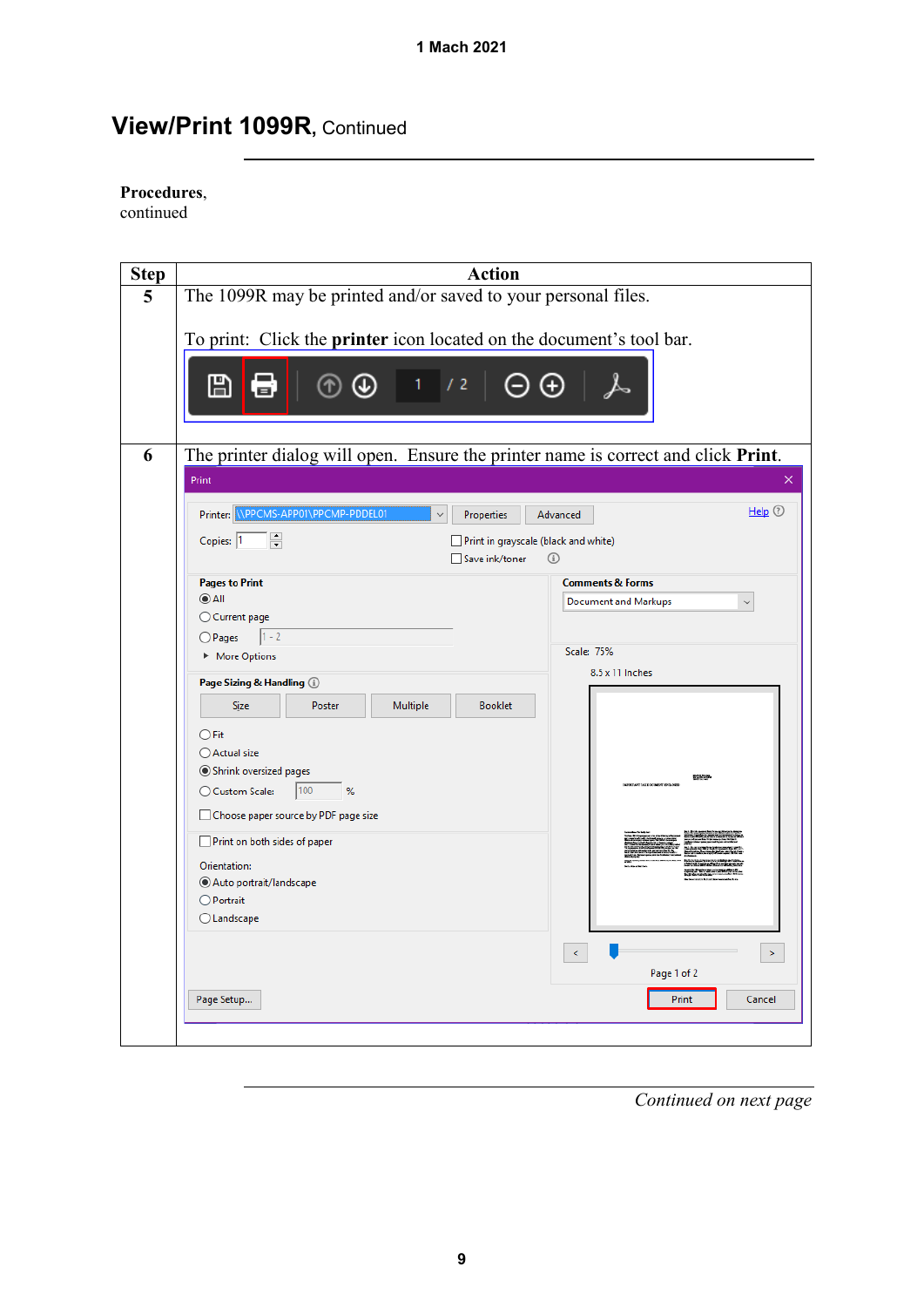#### **Procedures**,

continued

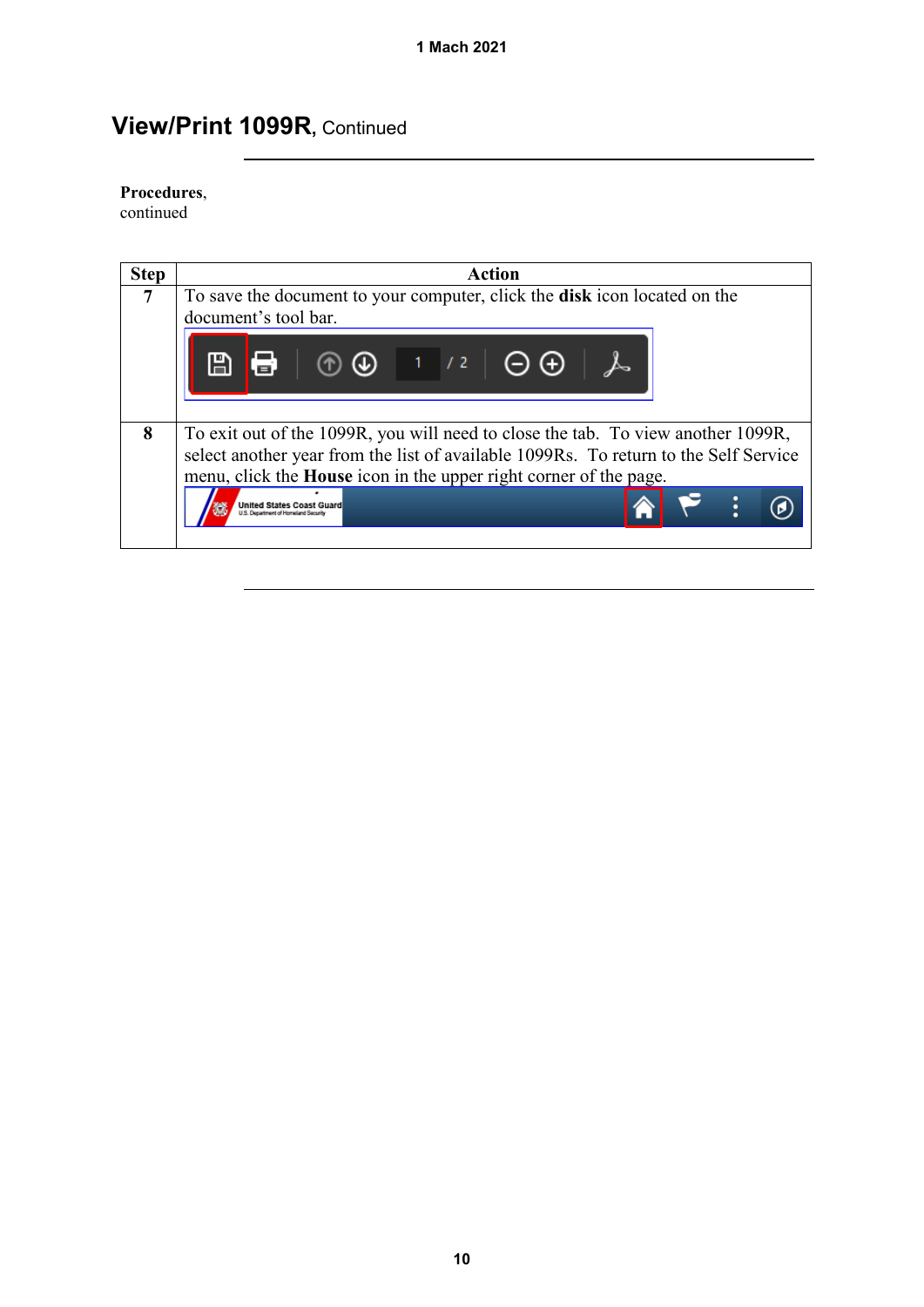### <span id="page-10-0"></span>**View/Print Affordable Care Act (ACA) Forms**

**Introduction** This section provides Retirees, Annuitants, and Former Spouses with the procedures to view, print, and/or save Affordable Care Act (ACA) forms in Direct Access.

**Procedures** See below.

| <b>Step</b> | <b>Action</b>                                                                                                                                                                                                                                |                                                                                                                                                                                       |  |  |  |  |  |
|-------------|----------------------------------------------------------------------------------------------------------------------------------------------------------------------------------------------------------------------------------------------|---------------------------------------------------------------------------------------------------------------------------------------------------------------------------------------|--|--|--|--|--|
| 1           | There are two ways to access the Affordable Care Act (ACA) forms. 1) Select                                                                                                                                                                  |                                                                                                                                                                                       |  |  |  |  |  |
|             | View/Print My Year End Forms or 2) Select View/Print My ACA Forms.                                                                                                                                                                           |                                                                                                                                                                                       |  |  |  |  |  |
|             | <b>Note:</b> Some Retirees may have more than one user access; in which case, you will                                                                                                                                                       |                                                                                                                                                                                       |  |  |  |  |  |
|             | need to select the Self Service tab to view the Self Service menu.                                                                                                                                                                           |                                                                                                                                                                                       |  |  |  |  |  |
|             | Requests <b>娄</b><br>My Page<br><b>Self Service</b>                                                                                                                                                                                          |                                                                                                                                                                                       |  |  |  |  |  |
|             | Welcome to Direct Access II Self Service for Retirees, Annuitants, and Former<br>Spouses. You can use Self-Service to perform the functions listed below.<br>- If you encounter problems, contact PPC at 1-866-772-8724.<br>consent status". | - 2018 1099R/1095 forms: Click the "View/Print My Year End Forms"<br>link to access them. Here are instructions for updating your "electronic                                         |  |  |  |  |  |
|             | Please note: Pay slips and 1099R forms will open in a new window. Turn off the<br>pop-up blocker in your web browser to view pay slips and 1099R forms. In<br>Internet Explorer, click on Tools to access the pop-up blocker options.        |                                                                                                                                                                                       |  |  |  |  |  |
|             | <b>View My Payslip</b><br>This link will take you to a list of all available<br>payslips to view and/or download.                                                                                                                            | <b>View/Print My Year End Forms</b><br>Affirmative consent to receive only an electronic<br>copy of Year-End Tax Forms.                                                               |  |  |  |  |  |
|             | View My 1099R<br>This link will take you to a list of all available<br>1099R tax documents to view and/or download.                                                                                                                          | <b>View/Change Mailing Address</b><br>View and make changes to your mailing<br>address. PPC uses the mailing address to send<br>communications, payroll, and tax documents to<br>you. |  |  |  |  |  |
|             | <b>View/Change My Phone Numbers</b><br>Self-service users will use this link to view, add.<br>or update their phones numbers.                                                                                                                | <b>Change My EFT/Direct Deposit</b><br>This link will take you to view and/or change your<br>EFT/Direct Deposit.                                                                      |  |  |  |  |  |
|             | <b>Change My Delivery Options</b><br>This link will allow you to change delivery options<br>for communications.                                                                                                                              | <b>Change My Voluntary Deductions</b><br>This link will take you to view, add, change, or<br>stop your voluntary deductions.                                                          |  |  |  |  |  |
|             | <b>View/Change My Email Address</b><br>This link will take you to view and/or change your<br>email addresses stored in the Retired Payroll<br>system.                                                                                        | <b>Change My Password</b><br>This link will allow you to change your password<br>and set your Forgot Password security<br>question/answer.                                            |  |  |  |  |  |
|             | <b>View My Final Pay Beneficiary</b><br>Self-service users will use this link to view their<br><b>Final Pay Beneficiaries</b>                                                                                                                | Change My Federal & State Tax<br>Review or change your W-4 information.                                                                                                               |  |  |  |  |  |
|             | <b>View/Print ACA Forms</b><br>View/Print ACA Forms                                                                                                                                                                                          |                                                                                                                                                                                       |  |  |  |  |  |
|             |                                                                                                                                                                                                                                              |                                                                                                                                                                                       |  |  |  |  |  |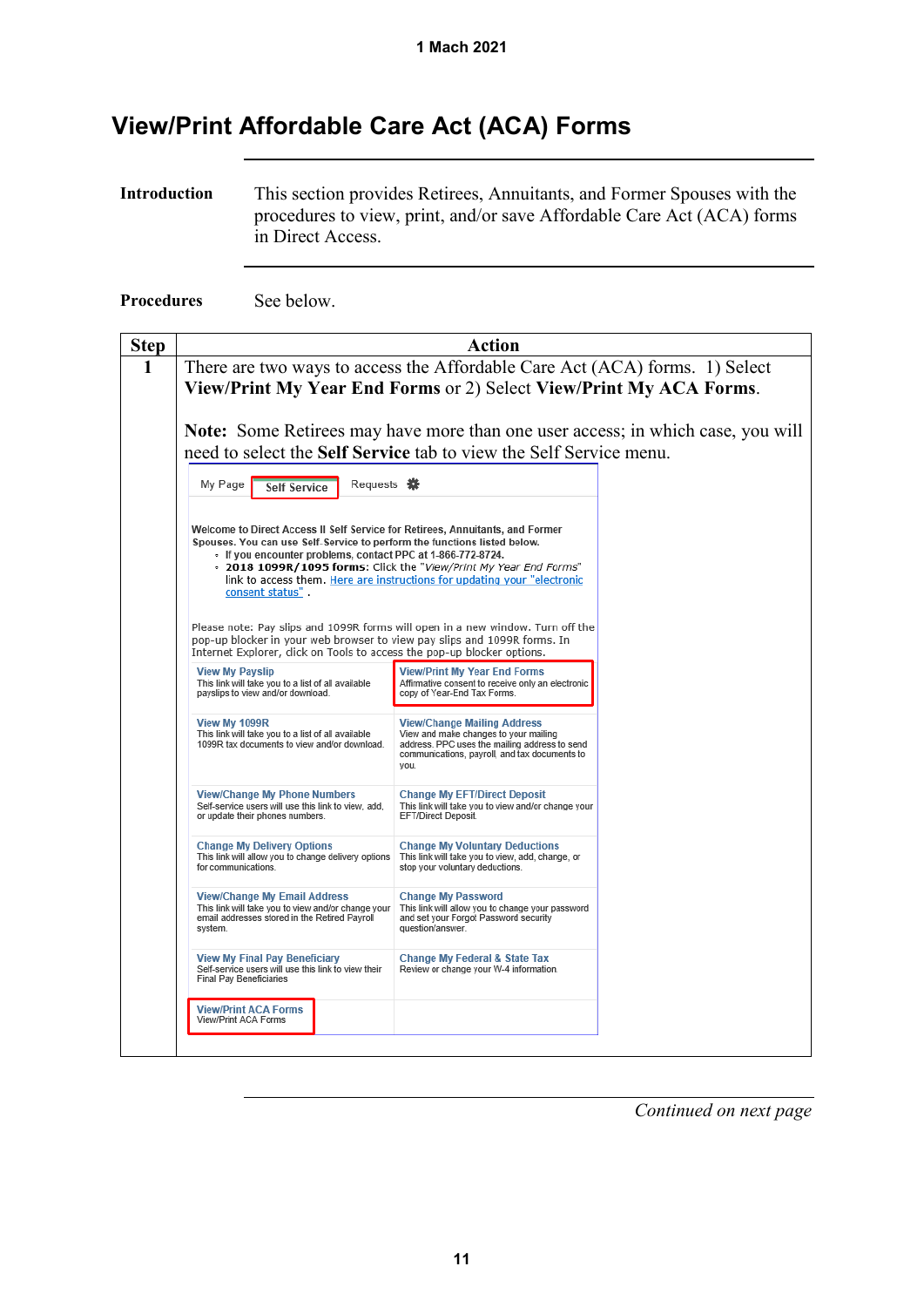**Procedures**,

continued

| <b>Step</b>    | <b>Action</b>                                                                                                                                                                                                                                                                                                                                                                                                                                                                                                                                                                                                                                                                             |
|----------------|-------------------------------------------------------------------------------------------------------------------------------------------------------------------------------------------------------------------------------------------------------------------------------------------------------------------------------------------------------------------------------------------------------------------------------------------------------------------------------------------------------------------------------------------------------------------------------------------------------------------------------------------------------------------------------------------|
| $\overline{2}$ | The Tax Document Consent Form will display. To access the ACA forms, click<br><b>View/Print ACA Forms.</b>                                                                                                                                                                                                                                                                                                                                                                                                                                                                                                                                                                                |
|                | <b>Tax Document Consent Form</b>                                                                                                                                                                                                                                                                                                                                                                                                                                                                                                                                                                                                                                                          |
|                | Malcolm Reynolds                                                                                                                                                                                                                                                                                                                                                                                                                                                                                                                                                                                                                                                                          |
|                | Submit or withdraw your consent to receive ALL electronic tax forms, including w2, w2PR, ACA 1095, 1099R, and all<br>corrected versions of these forms                                                                                                                                                                                                                                                                                                                                                                                                                                                                                                                                    |
|                | If your current status (shown below this text box) is "Consent received", you don't need to make any changes. This<br>means your 2017 tax forms will not be mailed, you will access them online. Thank you for helping to save money by<br>reducing our printing and mailing costs.                                                                                                                                                                                                                                                                                                                                                                                                       |
|                | If your current status is "No Consent Received" or "Consent Withdrawn" you will receive these forms by mail.                                                                                                                                                                                                                                                                                                                                                                                                                                                                                                                                                                              |
|                | By withdrawing your consent you indicate that wish to receive future tax forms via U.S. Postal Service mail. If this is<br>your wish it is extremely important that you keep your mailing address up-to-date in the system. Opting out of<br>receiving the forms by mail will help protect you against fraud and identity theft. These forms all contain information<br>highly sought by thieves. Keeping this data out of your mailbox will reduce the chance the information will fall into the<br>wrong hands.<br>Just click the box (below) where it says "Check here to indicate your consent to receive electronic tax forms" and click<br>the Submit button to update your status. |
|                | łП<br>Your Current Status:<br>Consent Withdrawn                                                                                                                                                                                                                                                                                                                                                                                                                                                                                                                                                                                                                                           |
|                | $\Box$ Check here to withdraw your consent to receive electronic W-2 and W-2c forms.<br><b>View/Print 1099R</b>                                                                                                                                                                                                                                                                                                                                                                                                                                                                                                                                                                           |
|                | <b>View/Print ACA</b><br><b>Submit</b><br><b>Forms</b>                                                                                                                                                                                                                                                                                                                                                                                                                                                                                                                                                                                                                                    |
|                | <b>Return to Personal Phone Transaction</b>                                                                                                                                                                                                                                                                                                                                                                                                                                                                                                                                                                                                                                               |
|                | Return to CG Retired Pay Self Service                                                                                                                                                                                                                                                                                                                                                                                                                                                                                                                                                                                                                                                     |
|                |                                                                                                                                                                                                                                                                                                                                                                                                                                                                                                                                                                                                                                                                                           |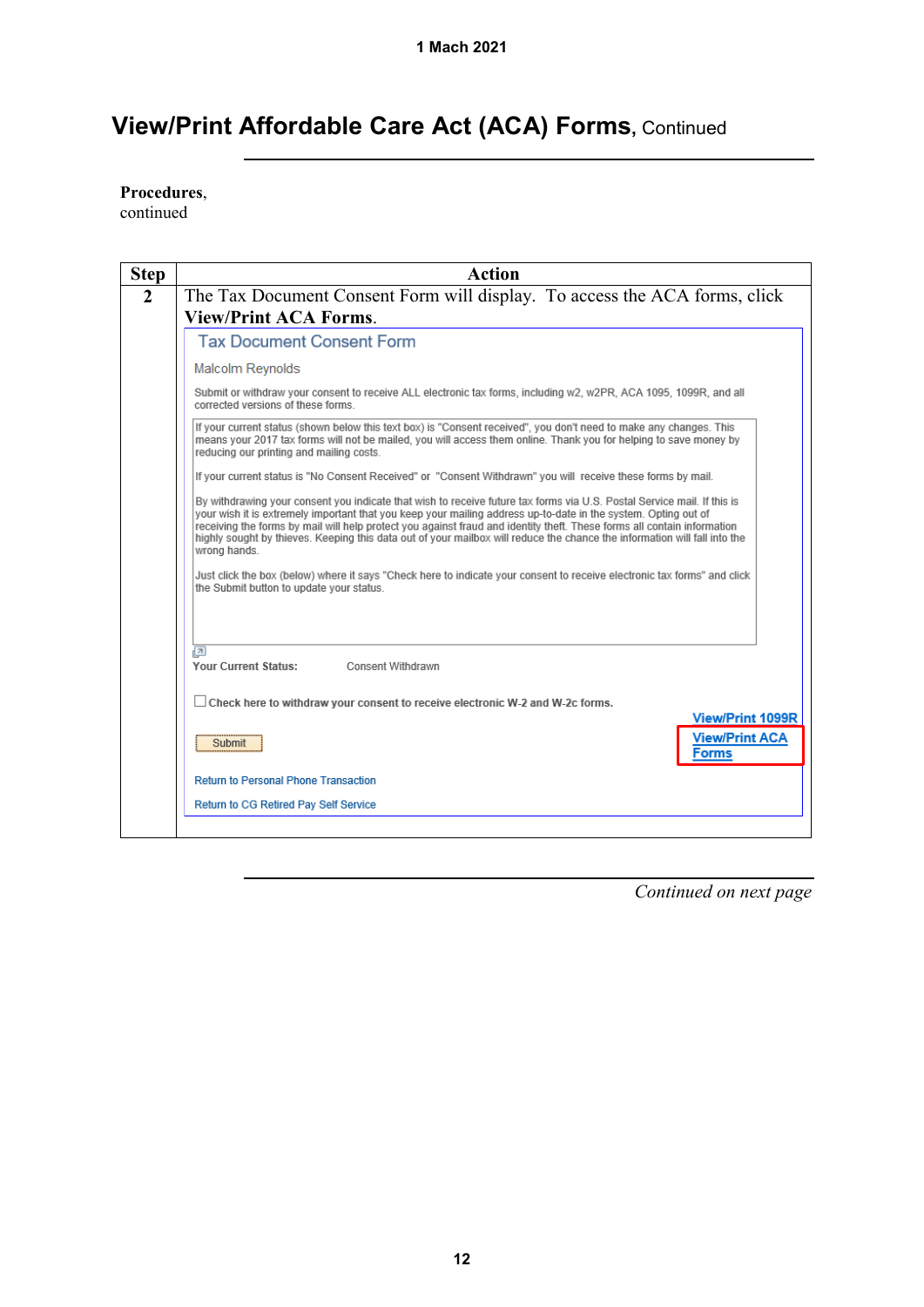**Procedures**,

continued

| <b>Step</b>                                                           | <b>Action</b>                                                                                                                                                                                                                                                                                                                                                                                                                                                                                                                                                                                                                                                                                                                                                                                                                                                                                    |                  |                                                                                                                                                                                                                                                                                                                                                                                                                            |                                                                                                                                                                                                                                                                                                                                                                                                                                                                                                                                    |        |  |  |
|-----------------------------------------------------------------------|--------------------------------------------------------------------------------------------------------------------------------------------------------------------------------------------------------------------------------------------------------------------------------------------------------------------------------------------------------------------------------------------------------------------------------------------------------------------------------------------------------------------------------------------------------------------------------------------------------------------------------------------------------------------------------------------------------------------------------------------------------------------------------------------------------------------------------------------------------------------------------------------------|------------------|----------------------------------------------------------------------------------------------------------------------------------------------------------------------------------------------------------------------------------------------------------------------------------------------------------------------------------------------------------------------------------------------------------------------------|------------------------------------------------------------------------------------------------------------------------------------------------------------------------------------------------------------------------------------------------------------------------------------------------------------------------------------------------------------------------------------------------------------------------------------------------------------------------------------------------------------------------------------|--------|--|--|
|                                                                       | A list of available ACA forms will display from oldest to newest. Locate the year<br>of the form you want to open, click 1095-B for that year.                                                                                                                                                                                                                                                                                                                                                                                                                                                                                                                                                                                                                                                                                                                                                   |                  |                                                                                                                                                                                                                                                                                                                                                                                                                            |                                                                                                                                                                                                                                                                                                                                                                                                                                                                                                                                    |        |  |  |
|                                                                       | Note: You will need Adobe Reader to view the 1095-B. If you do not currently<br>have Adobe Reader, you will need to download it by clicking on the Get Adobe<br>Reader link and follow the instructions provided by Adobe.<br><b>Remember:</b> You will need to turn off pop-up blockers in your web browser to<br>view the 1095-B.                                                                                                                                                                                                                                                                                                                                                                                                                                                                                                                                                              |                  |                                                                                                                                                                                                                                                                                                                                                                                                                            |                                                                                                                                                                                                                                                                                                                                                                                                                                                                                                                                    |        |  |  |
|                                                                       |                                                                                                                                                                                                                                                                                                                                                                                                                                                                                                                                                                                                                                                                                                                                                                                                                                                                                                  |                  | View My Affordable Care Act Forms                                                                                                                                                                                                                                                                                                                                                                                          |                                                                                                                                                                                                                                                                                                                                                                                                                                                                                                                                    |        |  |  |
|                                                                       |                                                                                                                                                                                                                                                                                                                                                                                                                                                                                                                                                                                                                                                                                                                                                                                                                                                                                                  | Malcolm Reynolds |                                                                                                                                                                                                                                                                                                                                                                                                                            |                                                                                                                                                                                                                                                                                                                                                                                                                                                                                                                                    |        |  |  |
|                                                                       |                                                                                                                                                                                                                                                                                                                                                                                                                                                                                                                                                                                                                                                                                                                                                                                                                                                                                                  |                  |                                                                                                                                                                                                                                                                                                                                                                                                                            |                                                                                                                                                                                                                                                                                                                                                                                                                                                                                                                                    |        |  |  |
|                                                                       | Empl ID                                                                                                                                                                                                                                                                                                                                                                                                                                                                                                                                                                                                                                                                                                                                                                                                                                                                                          | Year             |                                                                                                                                                                                                                                                                                                                                                                                                                            | <b>View Affordable Care</b><br>Original/Voided/Corrected?<br><b>Act Forms</b>                                                                                                                                                                                                                                                                                                                                                                                                                                                      |        |  |  |
|                                                                       |                                                                                                                                                                                                                                                                                                                                                                                                                                                                                                                                                                                                                                                                                                                                                                                                                                                                                                  | 1 9100000 2015   | Original                                                                                                                                                                                                                                                                                                                                                                                                                   |                                                                                                                                                                                                                                                                                                                                                                                                                                                                                                                                    | 1095-B |  |  |
|                                                                       |                                                                                                                                                                                                                                                                                                                                                                                                                                                                                                                                                                                                                                                                                                                                                                                                                                                                                                  | 2 9100000 2016   | Original                                                                                                                                                                                                                                                                                                                                                                                                                   |                                                                                                                                                                                                                                                                                                                                                                                                                                                                                                                                    | 1095-B |  |  |
|                                                                       |                                                                                                                                                                                                                                                                                                                                                                                                                                                                                                                                                                                                                                                                                                                                                                                                                                                                                                  | 3 9100000 2017   | Original                                                                                                                                                                                                                                                                                                                                                                                                                   | 1095-B                                                                                                                                                                                                                                                                                                                                                                                                                                                                                                                             |        |  |  |
|                                                                       |                                                                                                                                                                                                                                                                                                                                                                                                                                                                                                                                                                                                                                                                                                                                                                                                                                                                                                  | 4 9100000 2018   | Original<br>$1095 - B$                                                                                                                                                                                                                                                                                                                                                                                                     |                                                                                                                                                                                                                                                                                                                                                                                                                                                                                                                                    |        |  |  |
|                                                                       |                                                                                                                                                                                                                                                                                                                                                                                                                                                                                                                                                                                                                                                                                                                                                                                                                                                                                                  |                  |                                                                                                                                                                                                                                                                                                                                                                                                                            |                                                                                                                                                                                                                                                                                                                                                                                                                                                                                                                                    |        |  |  |
|                                                                       |                                                                                                                                                                                                                                                                                                                                                                                                                                                                                                                                                                                                                                                                                                                                                                                                                                                                                                  | (RAS)            | The 1095-B will open in a new tab.<br><b>IMPORTANT TAX DOCUMENT</b>                                                                                                                                                                                                                                                                                                                                                        | 2017                                                                                                                                                                                                                                                                                                                                                                                                                                                                                                                               |        |  |  |
| <b>MALCOLM REYNOLDS</b><br>1234 Skyline Drive<br>Metropolis, NY 13131 |                                                                                                                                                                                                                                                                                                                                                                                                                                                                                                                                                                                                                                                                                                                                                                                                                                                                                                  |                  |                                                                                                                                                                                                                                                                                                                                                                                                                            |                                                                                                                                                                                                                                                                                                                                                                                                                                                                                                                                    |        |  |  |
|                                                                       | Line 8. This is the code for the type of coverage in which you or other covered individuals were enrolled. Only<br><b>Instructions for Recipient</b><br>one letter will be entered on this line.<br>Small Business Health Options Program (SHOP)<br>This Form 1095-B provides information needed to report on your income tax return that you, your spouse,<br>В.<br>Employer-sponsored coverage<br>and individuals you claim as dependents had qualifying health coverage (referred to as "minimum essential<br>Government-sponsored program<br>c.<br>coverage") for some or all months during the year. Individuals who do not have minimum essential<br>Individual market insurance<br>D.<br>coverage and do not qualify for an exemption may be liable for the individual shared responsibility<br>E.<br>Multiemployer plan<br>payment.<br>F.<br>Other designated minimum essential coverage |                  |                                                                                                                                                                                                                                                                                                                                                                                                                            |                                                                                                                                                                                                                                                                                                                                                                                                                                                                                                                                    |        |  |  |
| TIP                                                                   | Shared Responsibility-Provision.                                                                                                                                                                                                                                                                                                                                                                                                                                                                                                                                                                                                                                                                                                                                                                                                                                                                 |                  | Minimum essential coverage includes government-sponsored programs, eligible employer-sponsored plans,<br>individual market plans, and miscellaneous coverage designated by the Department of Health and Human<br>Services. For more information on the requirement to have minimum essential coverage and what is<br>minimum essential coverage, see www.irs.gov/Affordable-Care-Act/Individuals -and-Families/Individual- | TIP<br>If you or another family member received health insurance coverage through a Health Insurance Marketplace<br>(also known as an Exchange) that coverage will be reported on a Form 1095-A rather than a Form 1095-B If<br>you or another family member received employer-sponsored coverage, that coverage may be reported on a<br>Form 109-C (Part III) rather than a Form 1095-B. For more information, see www.irs.gov/Affordable-Care-<br>Act/Questions-and answers-About-Health-Care-Information-Forms-for-Individuals. |        |  |  |
|                                                                       | Providers of minimum essential coverage are required to furnish only one Form 1095-B for all individuals                                                                                                                                                                                                                                                                                                                                                                                                                                                                                                                                                                                                                                                                                                                                                                                         |                  |                                                                                                                                                                                                                                                                                                                                                                                                                            |                                                                                                                                                                                                                                                                                                                                                                                                                                                                                                                                    |        |  |  |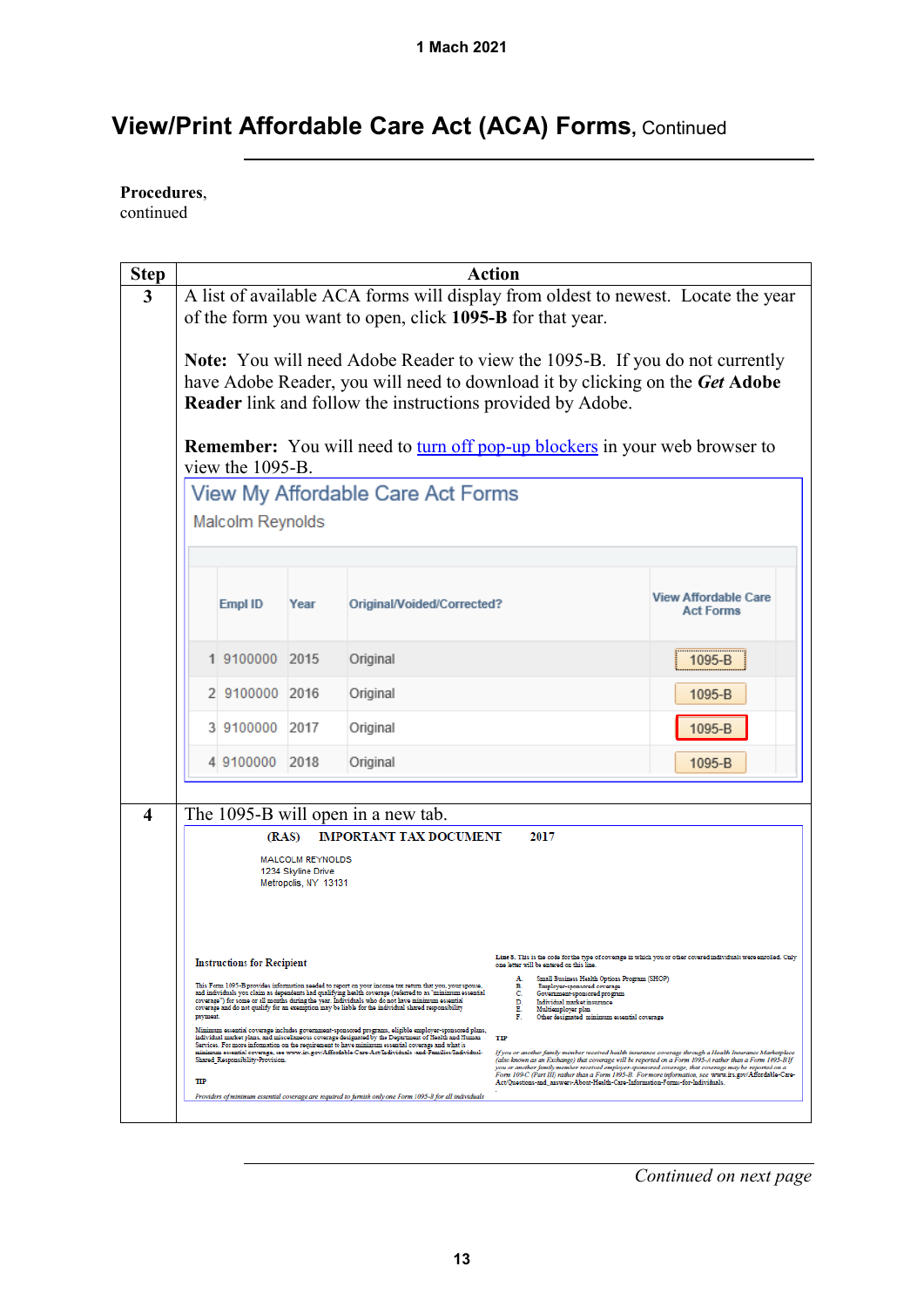**Procedures**,

continued

| <b>Step</b> | <b>Action</b>                                                                                                                                                   |                                   |
|-------------|-----------------------------------------------------------------------------------------------------------------------------------------------------------------|-----------------------------------|
| 5           | The 1095-B may be printed and/or saved to your personal files.                                                                                                  |                                   |
|             | To print: Click the printer icon located on the document's tool bar.<br>⊞<br>⅄<br>⋂<br>72<br>6.                                                                 |                                   |
| 6           | The printer dialog will open. Ensure the printer name is correct and click Print.                                                                               |                                   |
|             | Print<br>\\PPCMS-APP01\PPCMP-PDDEL01<br>Printer:<br>Properties<br>$\frac{1}{\sqrt{2}}$<br>Copies: 1<br>Print in grayscale (black and white)<br>□ Save ink/toner | $HeIp$ $@$<br>Advanced<br>$\odot$ |
|             | <b>Pages to Print</b>                                                                                                                                           | <b>Comments &amp; Forms</b>       |
|             | $\odot$ All                                                                                                                                                     | <b>Document and Markups</b>       |
|             | ◯ Current page<br>$1 - 2$<br>$O$ Pages                                                                                                                          |                                   |
|             | More Options                                                                                                                                                    | <b>Scale: 75%</b>                 |
|             | Page Sizing & Handling 1                                                                                                                                        | 8.5 x 11 Inches                   |
|             | <b>Booklet</b><br>Poster<br>Multiple<br>Size                                                                                                                    |                                   |
|             | $\bigcirc$ Fit                                                                                                                                                  |                                   |
|             | ○ Actual size                                                                                                                                                   |                                   |
|             | Shrink oversized pages<br>100<br>○ Custom Scale:<br>%                                                                                                           | 8159                              |
|             | Choose paper source by PDF page size                                                                                                                            |                                   |
|             | Print on both sides of paper                                                                                                                                    |                                   |
|             | Orientation:                                                                                                                                                    |                                   |
|             | Auto portrait/landscape                                                                                                                                         |                                   |
|             | $\bigcirc$ Portrait<br>$\bigcirc$ Landscape                                                                                                                     |                                   |
|             |                                                                                                                                                                 |                                   |
|             |                                                                                                                                                                 | $\leq$<br>$\,>\,$                 |
|             |                                                                                                                                                                 | Page 1 of 2                       |
|             | Page Setup                                                                                                                                                      | Print<br>Cancel                   |
|             |                                                                                                                                                                 |                                   |